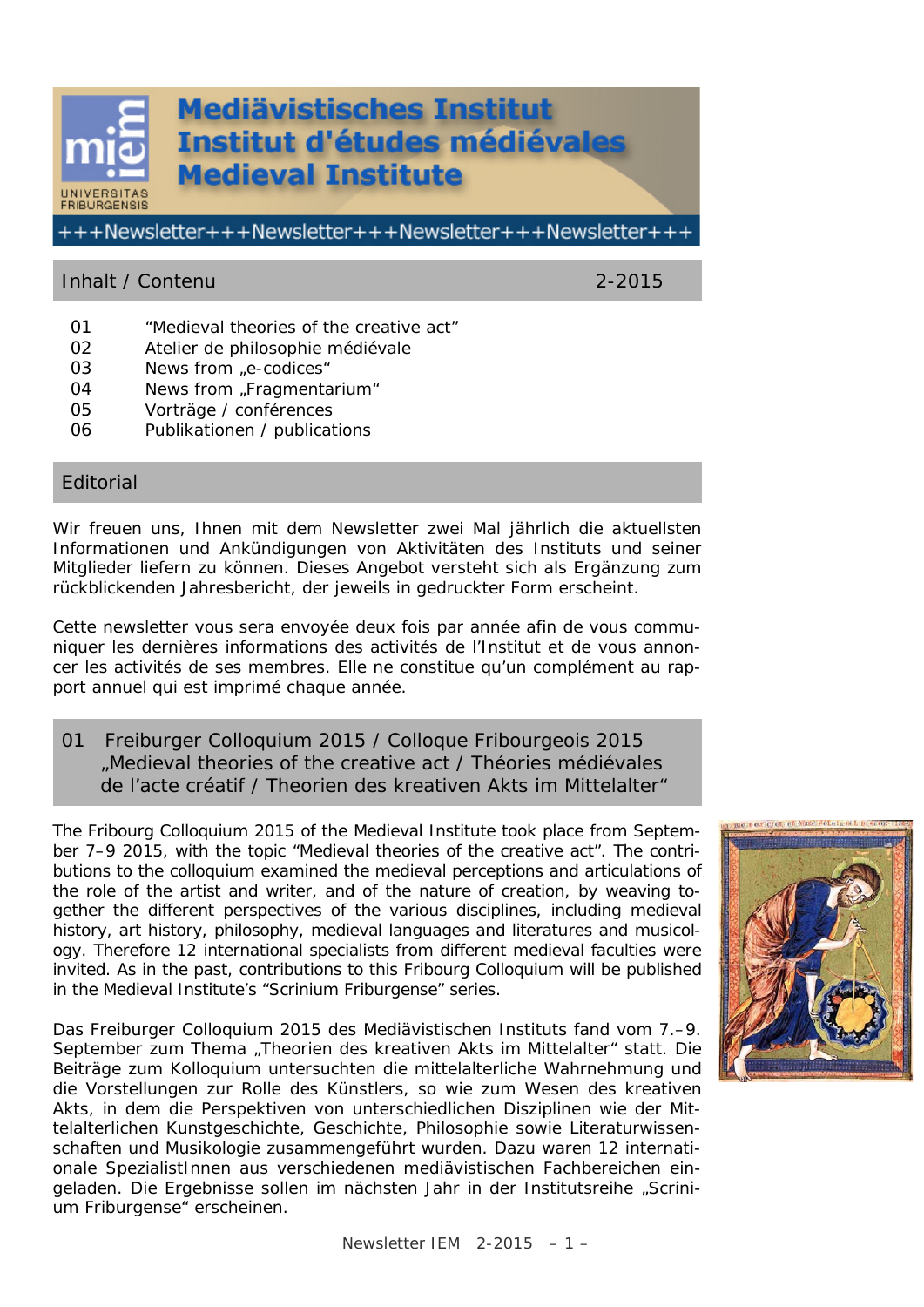Le Colloque Fribourgeois 2015 de l'Institut d'Études Médiévales dont le thème traitait des « Théories médiévales de l'acte créatif » a eu lieu du 7 au 9 septembre. Les différentes présentations avaient pour but d'examiner la perception et les conceptions du rôle de l'artiste et de l'acte de création artistique qui marquent la culture du Moyen Âge, sous un angle interdisciplinaire, passant par l'histoire de l'art, l'histoire, la philosophie médiévale, les langues et littératures médiévales et la musicologie. Ce colloque a réuni 12 spécialistes reconnus par la communauté scientifique internationale. Les résultats de cette rencontre seront publiés l'année prochaine dans la série de l'institut « Scrinium Friburgense ».

[\[weitere Informationen\]](http://www.mediaevum.unifr.ch/creative_acts/d/home.html)

# 02 Atelier de philosophie médiévale

« La notion de matière dans la scolastique tardive. La pensée de Benedictus Pereira (1536–1610) »

Organisation : Tiziana Suarez-Nani et Olivier Ribordy

6 novembre 2015 | 9h15–10h45 | Conférence du Dr. Jean-Pascal Anfray (ENS, Paris) : « La structure des substances composée : matière, forme et union selon Benedictus Pererius (Benet Perera, 1536–1610) »

6 novembre 2015 | 11h15–12h00 | « Que signifie la composition selon Pereira ? Etudes de concepts-clés, au travers d'un choix d'extraits »

6 novembre 2015 | 14h15–15h45 | « La doctrine de Pereira sur les principes communs de toutes les choses naturelles ». Lecture de texte sous la direction de Dr. Jean-Pascal Anfray (ENS, Paris)

6 novembre 2015 | 16h15–17h00 | Mise en perspective de la contribution philosophique de Pereira

[[informations supplémentaires](http://www.mediaevum.unifr.ch/f/branches/philosophie/evenements.htm)]

#### 03 News from "e-codices"

- With 41 new manuscripts our digital manuscript library has grown to a total of 1404 manuscripts from 58 collections,

see:<http://www.e-codices.unifr.ch/en/list/all/LastUpdate/10000>

- "Nibelungenhandschrift" finally online: The St. Gall Nibelung manuscript B with the Nibelungenlied (The Song of the Nibelungs) and "Klage" (lament), "Parzival" and "Willehalm" by Wolfram von Eschenbach, and Stricker's "Karl der Grosse" (Charlemagne) offers a unique collection of Middle High German heroic and knightly poetry

see:<http://www.e-codices.unifr.ch/en/searchresult/list/one/csg/0857>

- "Hidden Collection" – More small and difficult to access collections are now available on e-codices and offer many surprises, as for instance two well preserved fragments of the "Psalterium iuxta Hebraeos" from the 10th century from the monastery of Saint Gall, hidden in a messenger bag from the 17th/18th century and held today in the archives of the village Urnäsch (Appenzell Ausserrhoden). Bernhard Bischoff was one of the first to see this fragment in 1963 and declared: "Welche Überraschungen sind aus einem Lande zu erhoffen, wo [...] aus Botentaschen alte Handschriften zutage' kom- Dictionary of Tironian notes men!"

see:<http://www.e-codices.unifr.ch/de/searchresult/list/one/gau/Fragment>

[\[more information\]](http://www.e-codices.unifr.ch/en)



| $\begin{picture}(130,10) \put(0,0){\vector(1,0){30}} \put(15,0){\vector(1,0){30}} \put(15,0){\vector(1,0){30}} \put(15,0){\vector(1,0){30}} \put(15,0){\vector(1,0){30}} \put(15,0){\vector(1,0){30}} \put(15,0){\vector(1,0){30}} \put(15,0){\vector(1,0){30}} \put(15,0){\vector(1,0){30}} \put(15,0){\vector(1,0){30}} \put(15,0){\vector(1,0){30}} \put(15,0){\vector($<br>AALES |
|--------------------------------------------------------------------------------------------------------------------------------------------------------------------------------------------------------------------------------------------------------------------------------------------------------------------------------------------------------------------------------------|
|                                                                                                                                                                                                                                                                                                                                                                                      |
|                                                                                                                                                                                                                                                                                                                                                                                      |
|                                                                                                                                                                                                                                                                                                                                                                                      |
|                                                                                                                                                                                                                                                                                                                                                                                      |
|                                                                                                                                                                                                                                                                                                                                                                                      |
|                                                                                                                                                                                                                                                                                                                                                                                      |
| $\overline{J}$ $\overline{J}$ $\overline{J}$ $\overline{J}$ $\overline{J}$ $\overline{J}$ $\overline{J}$ $\overline{J}$ $\overline{J}$ $\overline{J}$ $\overline{J}$<br>1.00                                                                                                                                                                                                         |
|                                                                                                                                                                                                                                                                                                                                                                                      |
|                                                                                                                                                                                                                                                                                                                                                                                      |
|                                                                                                                                                                                                                                                                                                                                                                                      |
|                                                                                                                                                                                                                                                                                                                                                                                      |
| $\begin{picture}(120,115) \put(0,0){\line(1,0){155}} \put(15,0){\line(1,0){155}} \put(15,0){\line(1,0){155}} \put(15,0){\line(1,0){155}} \put(15,0){\line(1,0){155}} \put(15,0){\line(1,0){155}} \put(15,0){\line(1,0){155}} \put(15,0){\line(1,0){155}} \put(15,0){\line(1,0){155}} \put(15,0){\line(1,0){155}} \put(15,0){\line(1,0){155$                                          |
|                                                                                                                                                                                                                                                                                                                                                                                      |
|                                                                                                                                                                                                                                                                                                                                                                                      |
|                                                                                                                                                                                                                                                                                                                                                                                      |
|                                                                                                                                                                                                                                                                                                                                                                                      |
|                                                                                                                                                                                                                                                                                                                                                                                      |
|                                                                                                                                                                                                                                                                                                                                                                                      |
|                                                                                                                                                                                                                                                                                                                                                                                      |
|                                                                                                                                                                                                                                                                                                                                                                                      |
| <b>Lummer</b><br>$\begin{picture}(20,10) \put(0,0){\line(1,0){10}} \put(15,0){\line(1,0){10}} \put(15,0){\line(1,0){10}} \put(15,0){\line(1,0){10}} \put(15,0){\line(1,0){10}} \put(15,0){\line(1,0){10}} \put(15,0){\line(1,0){10}} \put(15,0){\line(1,0){10}} \put(15,0){\line(1,0){10}} \put(15,0){\line(1,0){10}} \put(15,0){\line(1,0){10}} \put(15,0){\line(1$                 |
|                                                                                                                                                                                                                                                                                                                                                                                      |
|                                                                                                                                                                                                                                                                                                                                                                                      |
|                                                                                                                                                                                                                                                                                                                                                                                      |
|                                                                                                                                                                                                                                                                                                                                                                                      |
|                                                                                                                                                                                                                                                                                                                                                                                      |
| $3 - 1$<br>Independent<br>Long Line<br>$L_{\odot}$                                                                                                                                                                                                                                                                                                                                   |
|                                                                                                                                                                                                                                                                                                                                                                                      |
| スライン<br>$\frac{1}{L}$<br>ad i<br>$B - \lambda$<br>$S-1$                                                                                                                                                                                                                                                                                                                              |
| $S_{\text{eff}}$                                                                                                                                                                                                                                                                                                                                                                     |
| Four-                                                                                                                                                                                                                                                                                                                                                                                |
| $C_{\epsilon}$ form<br>Lorge                                                                                                                                                                                                                                                                                                                                                         |
|                                                                                                                                                                                                                                                                                                                                                                                      |
| $\frac{1}{2}$<br>LCHA<br>Burn                                                                                                                                                                                                                                                                                                                                                        |
|                                                                                                                                                                                                                                                                                                                                                                                      |
| $+$ The Digity                                                                                                                                                                                                                                                                                                                                                                       |
|                                                                                                                                                                                                                                                                                                                                                                                      |
|                                                                                                                                                                                                                                                                                                                                                                                      |
|                                                                                                                                                                                                                                                                                                                                                                                      |
|                                                                                                                                                                                                                                                                                                                                                                                      |
|                                                                                                                                                                                                                                                                                                                                                                                      |

Genève, Bibliothèque de Genève, Ms. lat. 85 (9th century):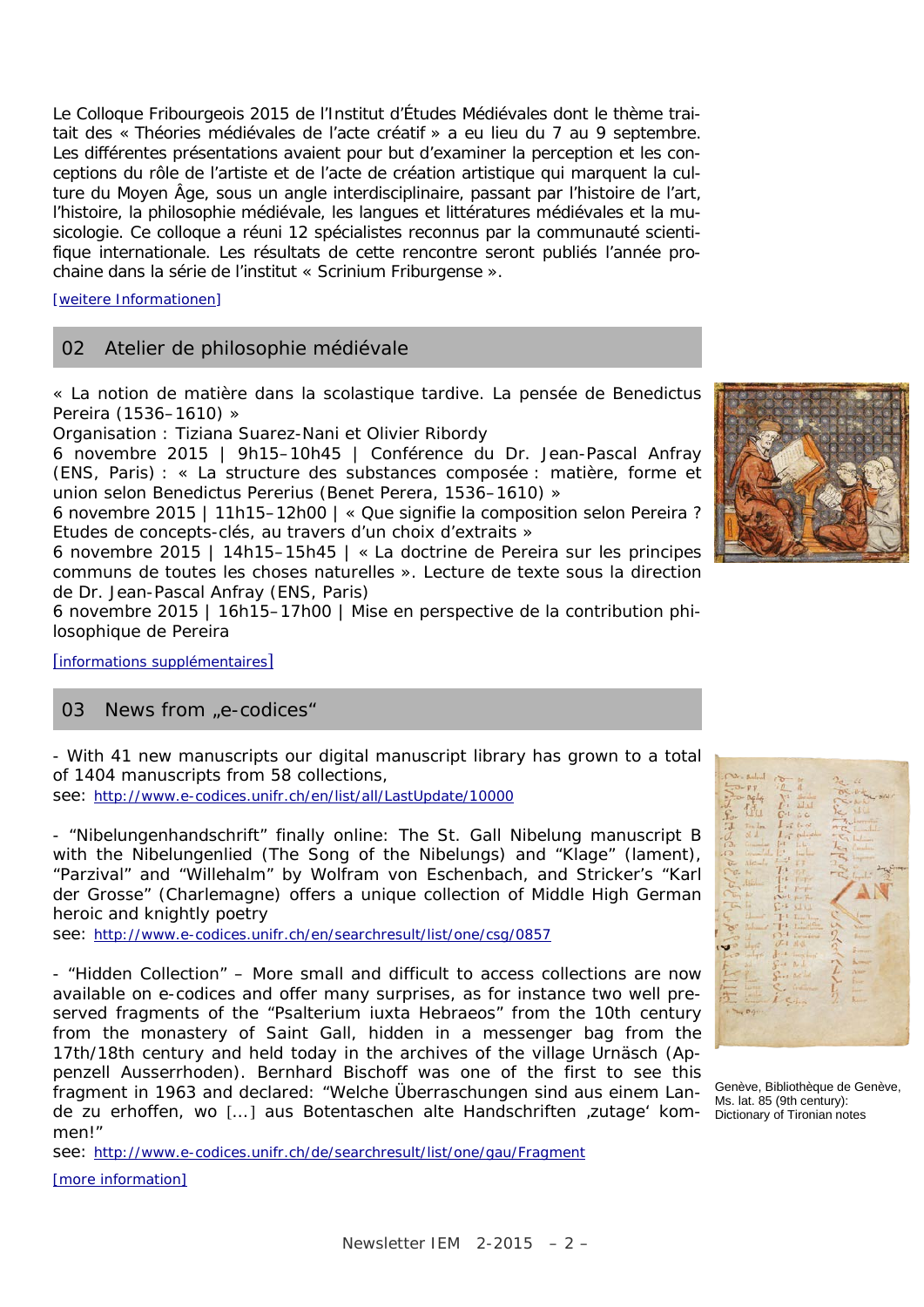# 04 News from "Fragmentarium"

- Two new partners of "Fragmentarium": Abbey Library of Saint Gall and the Beinecke Rare Book & Manuscript Library of the Yale University in New Haven, Connecticut.

Fragmentarium is a scholarly network coordinated by the Medieval Institute that enables libraries, collectors, researchers and students to upload medieval manuscript fragments and to describe, transcribe and assemble them online. Other partner libraries of Fragmentarium are already: Bavarian State Library in Munich,Biblioteca Apostolica Vaticana, Bibliothèque nationale de France, Paris, together with the BIBLISSIMA team for excellence, Bodleian Library, together with St. Edmund Hall, University of Oxford, Center for History and Palaeography – National Bank of Greece Cultural Foundation, Athens, Harvard University Library, Cambridge MA, together with the Medieval Academy of America, The Schøyen Collection, Oslo and London, Österreichische Nationalbibliothek, Vienna, Stanford University Libraries, The British Library, London, Università degli Studi di Cassino e del Lazio meridionale, Universitätsbibliothek Leipzig and Herzog-August-Bibliothek, Wolfenbüttel.





St. Gallen, Stiftsbibliothek, Cod. Sang. 730, p. 30f – Edictum Rothari (Veterum Fragmentorum Tomus III)

[\[more information\]](http://www.e-codices.unifr.ch/newsletter/archive/issue-18.html)

#### 05 Vorträge / conférences

05. Oktober 2015 | Prof. Dr. Peter Schmidt ( Universität Heidelberg): "Mehrfacher Schriftsinn, schwieriger Bildsinn? Das ,Canticum Canticorum' und die Herausforderung der Liebe für Text und Bild" (Eröffnungsvortrag der Wolfgang-Stammler-Gastprofessur).

13 octobre 2015 | Prof. Dr.José Manuel Blecua (Real Academia Española) : « Las ideas lingüísticas en el Quijote: tradición e innovación »

19. Oktober 2015 | Michael A. Conrad (Freie Universität Berlin): "Der Spielteufel und der König: Zur Diabolisierung und Rationalisierung ludischer Praktiken im späten 13. Jahrhundert"

20 octobre 2015 | Prof. Dr. Agustín Redondo (Université la Sorbonne) : « Don Quijote y el libro »

27 octobre 2015 | Prof. Dr. Antoni Rossell (Universtat Autònoma de Barcelona) : « Los romances en el Quijote »

4 novembre 2015 | Sylvie Ayari (Université de Lausanne) : « L'articulation entre la philosophie d'Aristote et la médecine dans le Canon d'Avicenne »

[\[weitere Informationen\]](http://www.mediaevum.unifr.ch/)